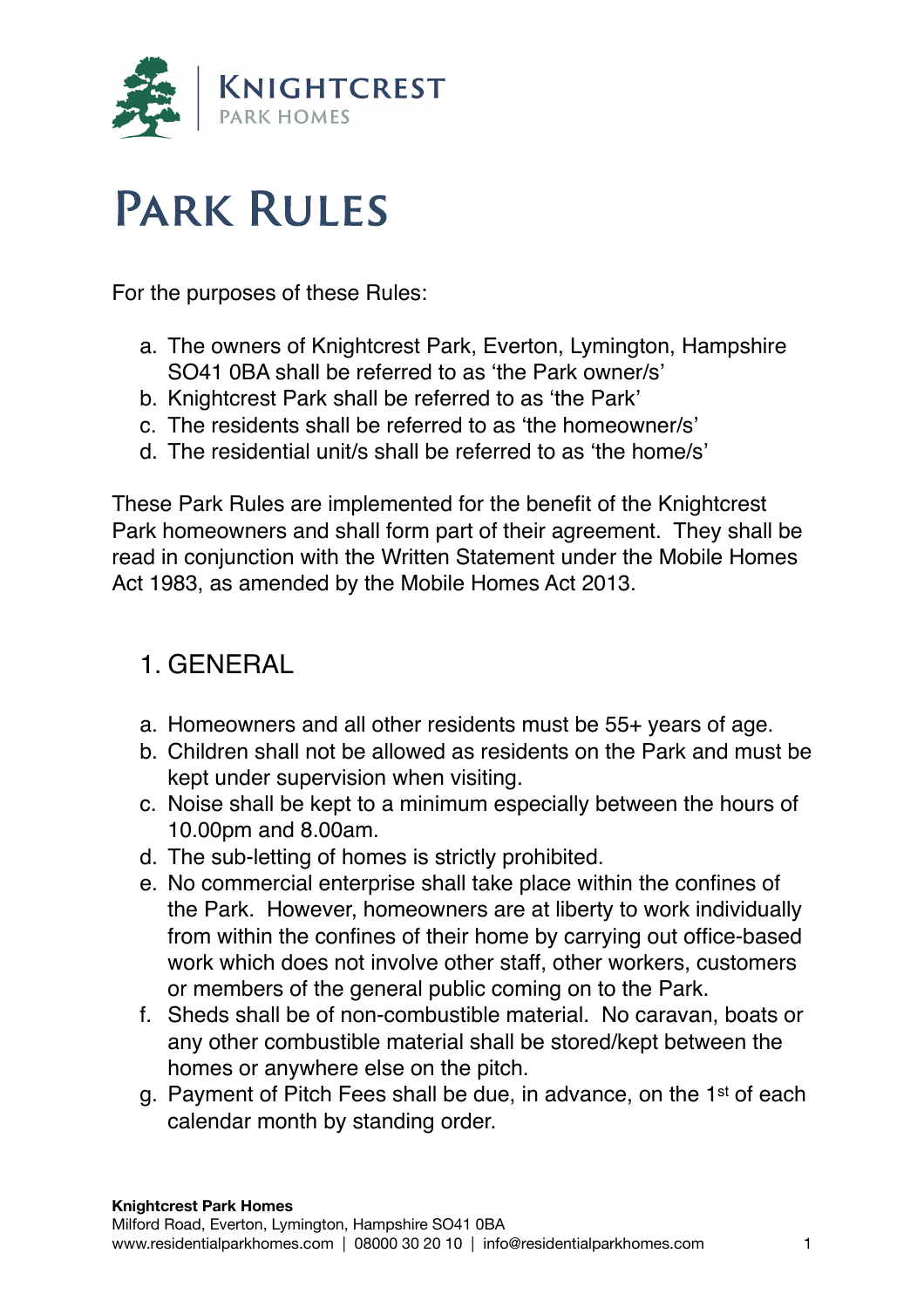

## 2. THE HOMES

- a. All homes shall be insured for the full replacement value and for Public Liability as is normal for all home insurance.
- b. The homes shall have a suitable approved fire extinguisher and occupants and visitors shall make themselves aware of all the means of escape from the home and formulate their own evacuation plan.
- c. The Park owners do not accept any liability for loss or damage to the home, including the skirt, steps, paths, driveway, shed, fences and garden.
- d. No combustible items shall be stored in the void space under the home.

## 3. MAINTENANCE OF THE HOME AND PITCH

#### a. GENERAL

- i. The homeowner shall ensure that both electrical and gas installations and appliances fully comply at all times with the appropriate authorities' statutory requirements.
- ii. The homeowner shall be responsible for all services their side of the meter and water from the ground surface up.
- iii. The homes shall be kept in a clean and sound condition.
- iv. The homeowner shall be responsible for the neat and tidy appearance of the home and its surrounding areas and gardens, ie the pitch.
- b. EXTERNALLY
	- i. Nothing shall be permitted to pass into the water closet, gully or drains that is likely to interfere with the free flow of water or cause damage.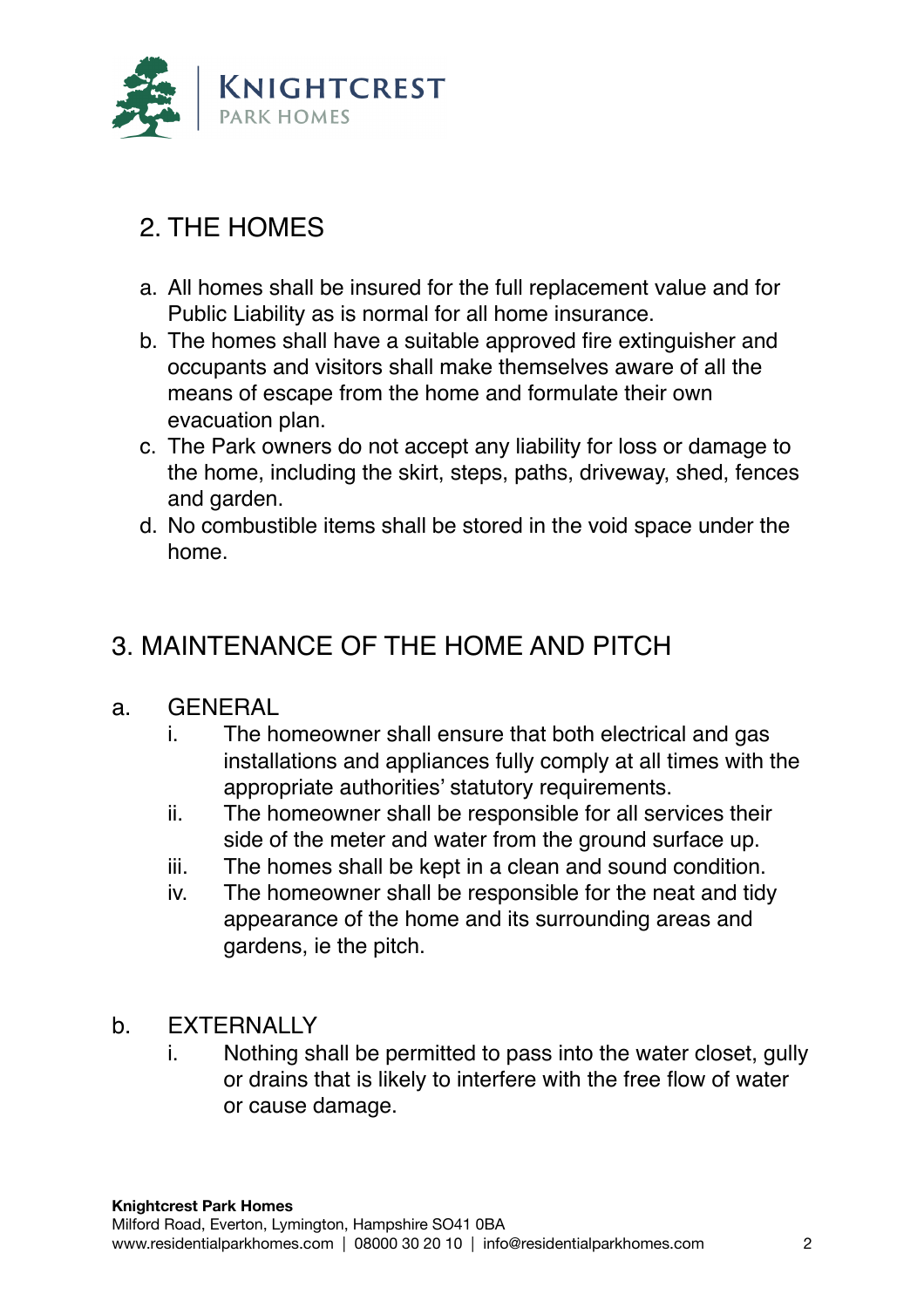

- ii. The home shall not be re-positioned or replaced without the prior agreement of the Park Owner.
- iii. The home's wheels shall not be removed.
- iv. External alterations and/or additions to the home or to the pitch, including (but not limited to) paths, patios, driveways, sheds, conservatories and fences shall not be permitted without the prior approval of the Park owner and, where relevant, the necessary permissions from New Forest District Council.
- v. The frontage to the home shall be 'open plan' with either natural or artificial grass. If artificial grass is to be used, the homeowner shall provide samples and obtain prior approval from the Park owner, for the standard and type of artificial grass to be used.
- vi. 'Ownership' of the external fencing is deemed as that at the right-hand side of the home when facing the front of the home and that at the rear of the home and the maintenance of said fence is the responsibility of that homeowner.
- vii. If repairs are required, fencing shall be replaced to the same height as the existing fence.
- viii. 'Ownership' of the external fencing, where homes are back to back, is shared. The maintenance of said fence shall be shared on a 50-50 basis between both those homeowners.
- ix. 'Rotary' type washing lines only are permitted and shall be positioned to the rear of the home.
- x. Satellite TV Dishes shall not be positioned above 1.8m from the ground and shall be positioned to the rear of the property. However, if circumstances regarding signal strength dictate that satellite dishes can only be positioned towards the front of the property, the dish shall be screened from general view by trellis or similar camouflage.
- c. DECORATION

Changes to the exiting external colour of the home, shed fencing, paths and driveways shall only be made with the prior approval of the Park owner. The permitted external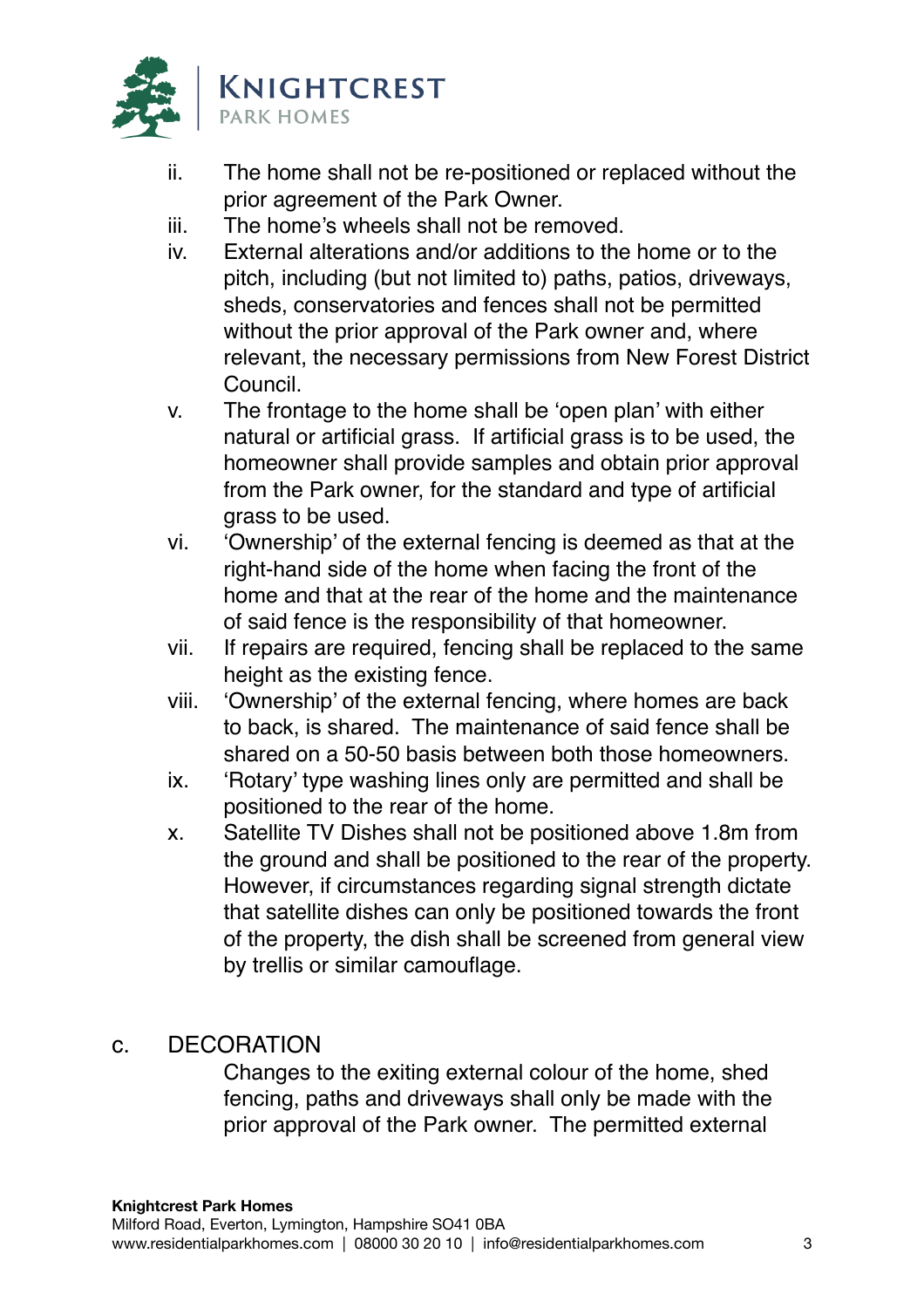

colour of the home, including the colour of sheds existing, shall be neutral shades of 'pastel'.

# 4. DOMESTIC PETS

#### a. DOGS

- i. The keeping of one dog per home is permitted.
- ii. Dogs shall be kept under strict control at all times and shall not be permitted to cause a nuisance to other residents and shall not be permitted to despoil the Park.
- iii. Dog owners shall be responsible to clean up after their dog, as necessary.
- iv. Dogs shall be kept on a short lead at all times when within the confines of the Park.

#### b. CATS

The keeping of cats is not permitted.

#### c. OTHER PETS

The keeping of other small domestic pets (with the exception of cats) shall only be permitted if they are kept within the internal confines of the home. The keeping of any and all pets (with the exception of pond fish) within the garden of the home, is not permitted.

## 5. MOTOR VEHICLES

- a. All motor vehicles shall be taxed and insured as required by law and all drivers must hold a current driving licence.
- b. Unauthorised, untaxed or disused vehicles must be removed from the Park immediately.
- c. Motor vehicles must only be parked within the driveway of each home or in the car parks.